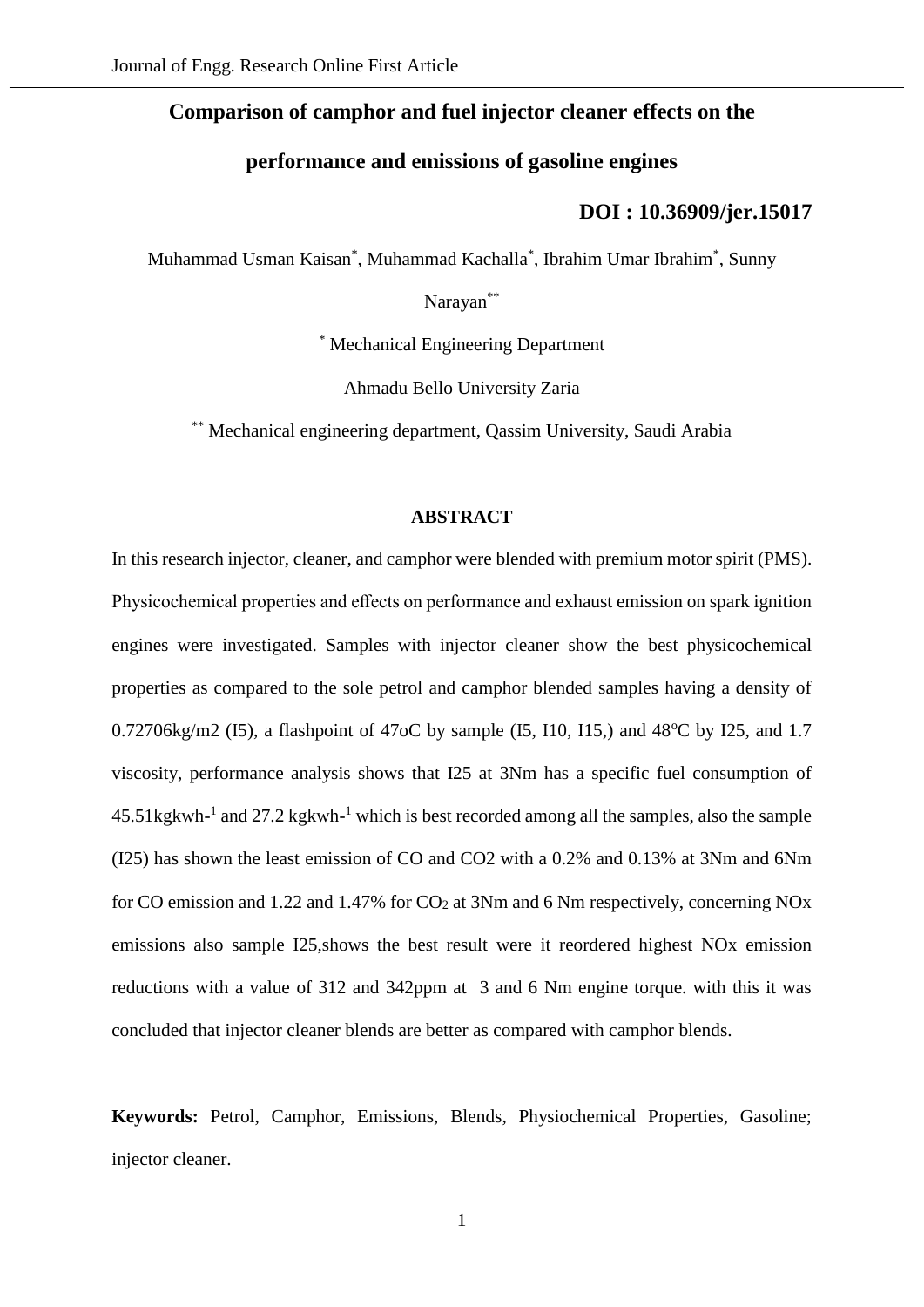#### **INTRODUCTION**

Improving the quality of fuels has been a subject of research interest by scientists, especially in these recent years, several research work that is aimed at improving both engine performance and reducing Engine emissions are carried out. Some of these research works were specifically carried out to investigate the prospects of blending fuels with some additives or other fuels with similar or improved properties (Ashok, B., Jeevanantham, A. K., Nanthagopal, K., Saravanan, B., Senthil Kumar, M., Johny, A., Mohan, A., Kaisan, M. U., & Abubakar, S. 2019). Kaisan et al. examined and compared the effect of propanol and camphor on spark-ignition engine performance and emissions (Kaisan, M. U., Pam, G. Y., & Kulla, D. M. 2013). Findings showed that Sample P0B (100% of pure gasoline and 5 g of camphor) had the best physicochemical properties. The fuel property of the blend improved by the addition of 5g camphor as an additive. Results showed a percentage increase of 0.5% for specific gravity, 30.8% viscosity, 5.08% fire point, and 21.8%, flashpoint. It also showed improvement in the engine brake thermal efficiency, specific fuel consumptions, and engine brake power. In similar research, Kaisan et al .investigated the effect of camphor and butanol on engine performance and emission (Kaisan, M.U., Sanusi, A., Ibrahim, I. U., & Abubakar, S. 2020). It also shows that the addition of 5g of camphor was the best in improving both the fuel physicochemical properties and engine performance than the addition of butanol, but engine emission reduced with the addition of Butanol.

Higher Alcohol was intensively also put to use in research works, to ascertain their influence, on engine performance and emissions. studied the effects of Iso iso-butanol blended with gasoline, on SI engines. The results showed that Brake power, exhaust gas temperature, and in-cylinder pressure decrease, for blends with 3, 7 and 10 % by volume of iso iso-butanol in gasoline, as compared to pure gasoline without any engine optimizations (Kaisan, M.U., Sanusi, A., Ibrahim, I. U., & Abubakar, S. 2020). They investigated the effect of higher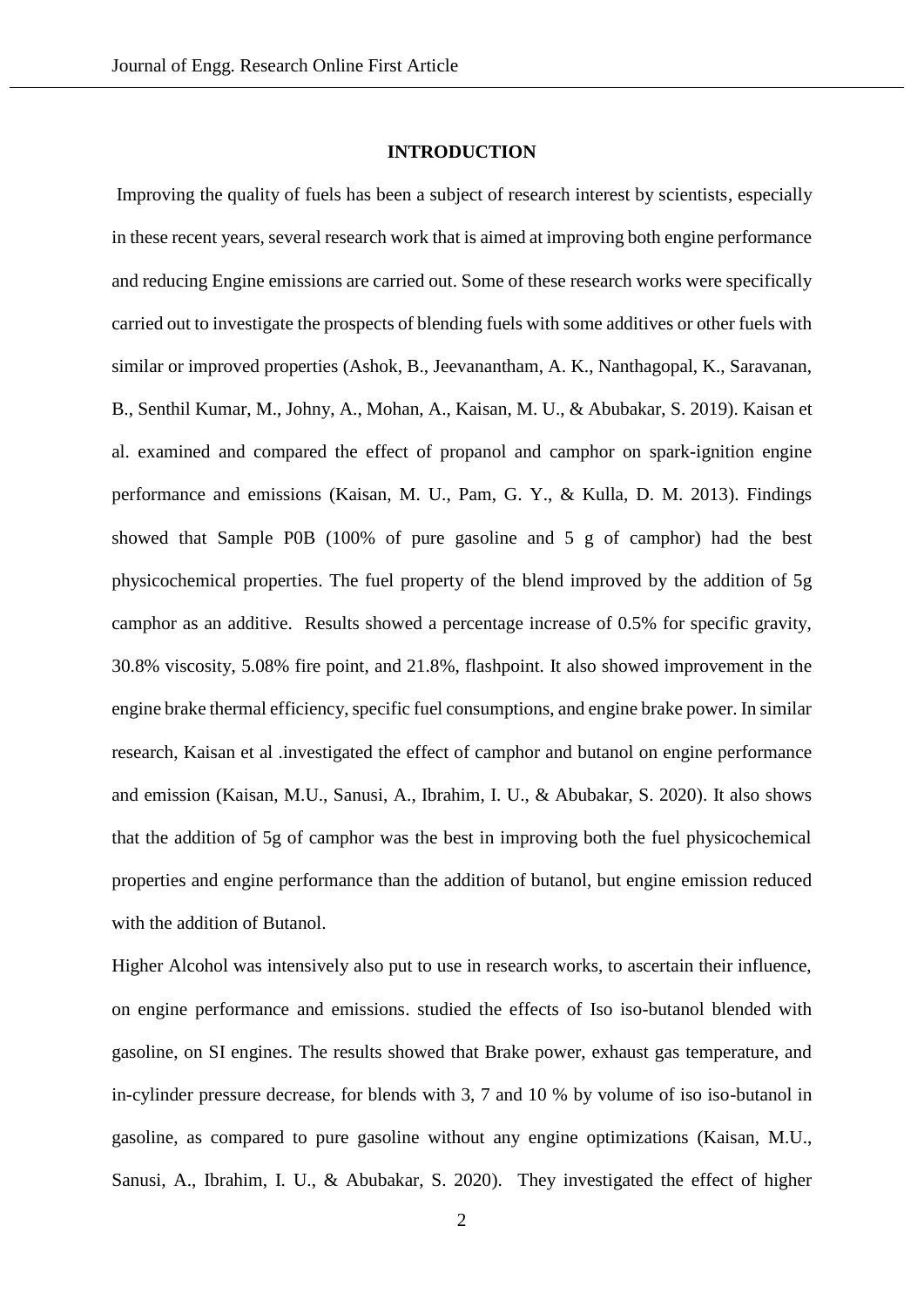alcohols (1-butanol and 2-propanol) blended with rapeseed oil, on a diesel engine, at a proportion of 10% and 20% to reduce the viscosity. Results showed that both have affected the engine emission, notably, NOx emission had reduced with butanol while increasing with 2 propano. In terms of combustion process results, showed that alcohol blends reduce the length of the diffusion phase while increasing the combustion kinetic Intensity. Kaisan studied the effects of using Dual n-butanol and iso-butanol additives on spark-ignition engine performance and emissions over single alcohol and neat gasoline blends, where n-butanol and iso-butanol were blended with gasoline separately, and another blended with n-butanol and iso-butanol combined blended with gasoline. The results showed that a dual alcohol blend has the best engine performance among all the blends including blends with single alcohol blends. They also, studied the effect of butanol when blended with gasoline in a single-cylinder engine run between a speed of 6500 and 8500rpm. The results showed that the butanol-gasoline blend provided higher knocking resistance by allowing advanced ignition timing in SI engines, which lead to more efficient combustion. It was also found out that blends with a higher percentage of along with optimum spark ignition timing resulted in lower HC, CO, and oxygen  $(O_2)$ emissions when compared with blends with no or lower butanol volume percentage, though it was also noticed that  $NOx$  and  $CO<sub>2</sub>$  emissions were significantly higher for these blends compared to pure gasoline. In terms of basic exhaust gas emissions, ternary blends increased nitric oxide (NO) and carbon monoxide (CO) emissions while reducing hydrocarbon (HC) and carbon dioxide (CO2) emissions as compared to diesel. (Eyidogan et al., 2010) uses ethanol– gasoline (E5, E10) and Methanol – gasoline (M5, M10), fuels blends on SI engine runs at a different vehicle speed of 80 km/h and 100 km/h and compared the results with the gasoline fuels. The results indicated that when alcohol–gasoline fuel blends were used, the brake specific fuel consumption increased and cylinder gas pressure started to rise at almost all test conditions, the lowest peak heat release rate was obtained from the gasoline fuel use. (I. A. Hussain, I. U. Ibrahim, 2020), study the potential of using biodiesel as an alternative fuel, using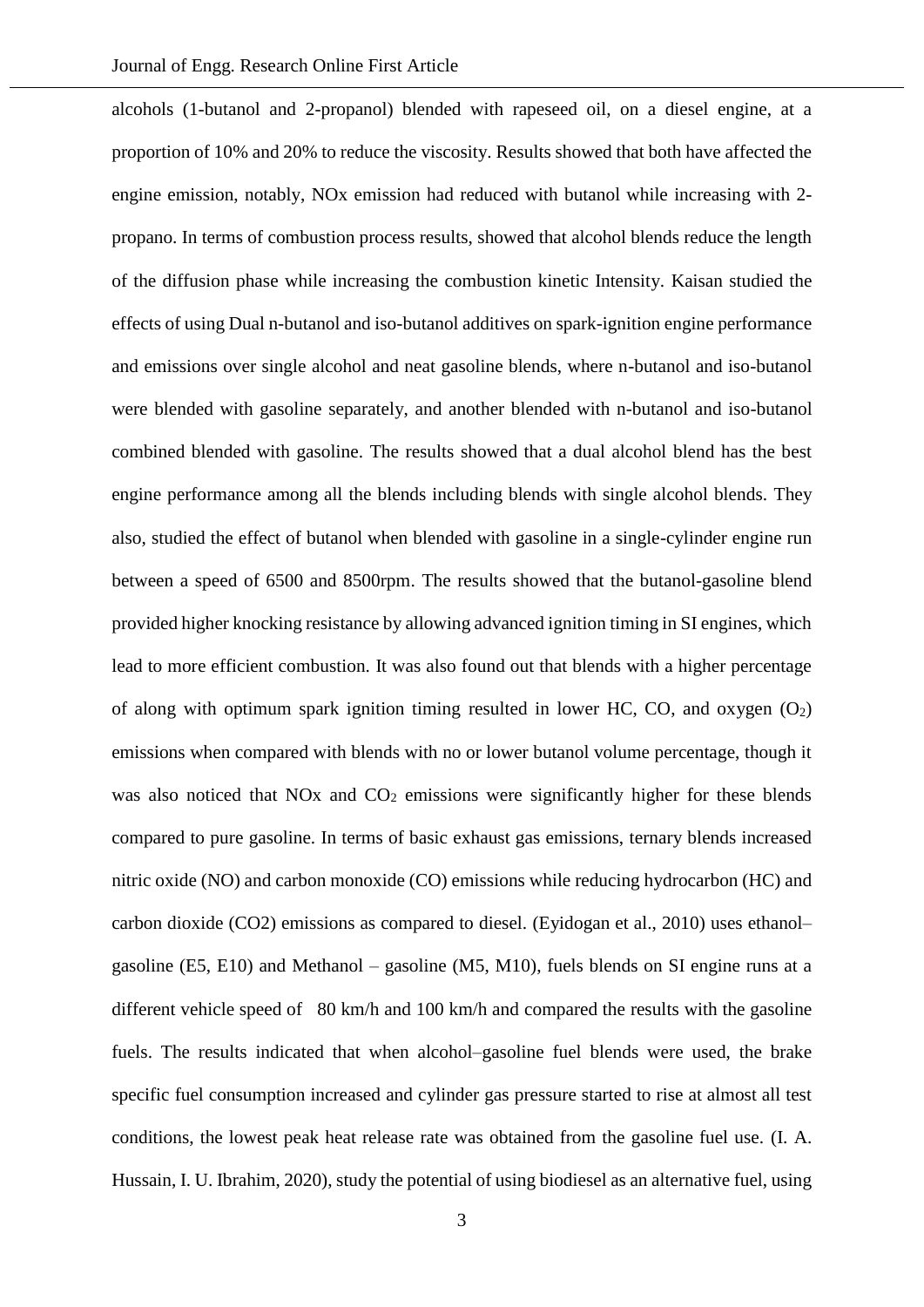biodiesel from cottonseed oil, it was observed that Pure diesel was thermally more efficient than biodiesel blends at low torque but biodiesels tend to have higher engine brake power. Using five samples with different compositions of the n-pentanol fraction (10%, 20%, 30%, 40%, and 50%) by volume. Findings showed that brake thermal efficiency has improved by about 30% compared to pure diesel with specific fuel consumption of biodiesel-pentanol blends increased from 4.2% to 27.3%, when compared to diesel fuel (D100).

Metallic additives were also investigated and their influence in improving the fuel quality, engine performances, and Emissions was reported by many research reports. Biodiesels from waste cooking oils were mixed with minerals diesel in proportions of 20:80 with cerium oxides nanoparticles as an additive, findings reveal that nanoparticle addition of cerium oxide  $(CeO<sub>2</sub>)$ improves engine combustion characteristics, e.g., it leads to higher peak pressure and a higher heat release rate. It was noted that the best engine performance was observed at an injection pressure of 240 bar with an 80-ppm nanoparticle concentration. In terms of emissions hydrocarbon, oxides of nitrogen and smoke decreased at higher injection pressures with nanoparticle addition.

The use of camphor and injector cleaner on SI engines is widely reported by vehicle users especially in Nigeria with a different account of their influence on engine performances, very few researches are available on their use as fuel additives, in this research an effort is made to investigate the effect of both camphor and injector cleaner on engine performance and emission and also compare the two, to ascertain the best that improve the fuel quality, engine performance, and emission.

### **Sample preparation**

Table 1 below shows the composition of various samples of blends.

**Table 1.** Sample Nomenclature

4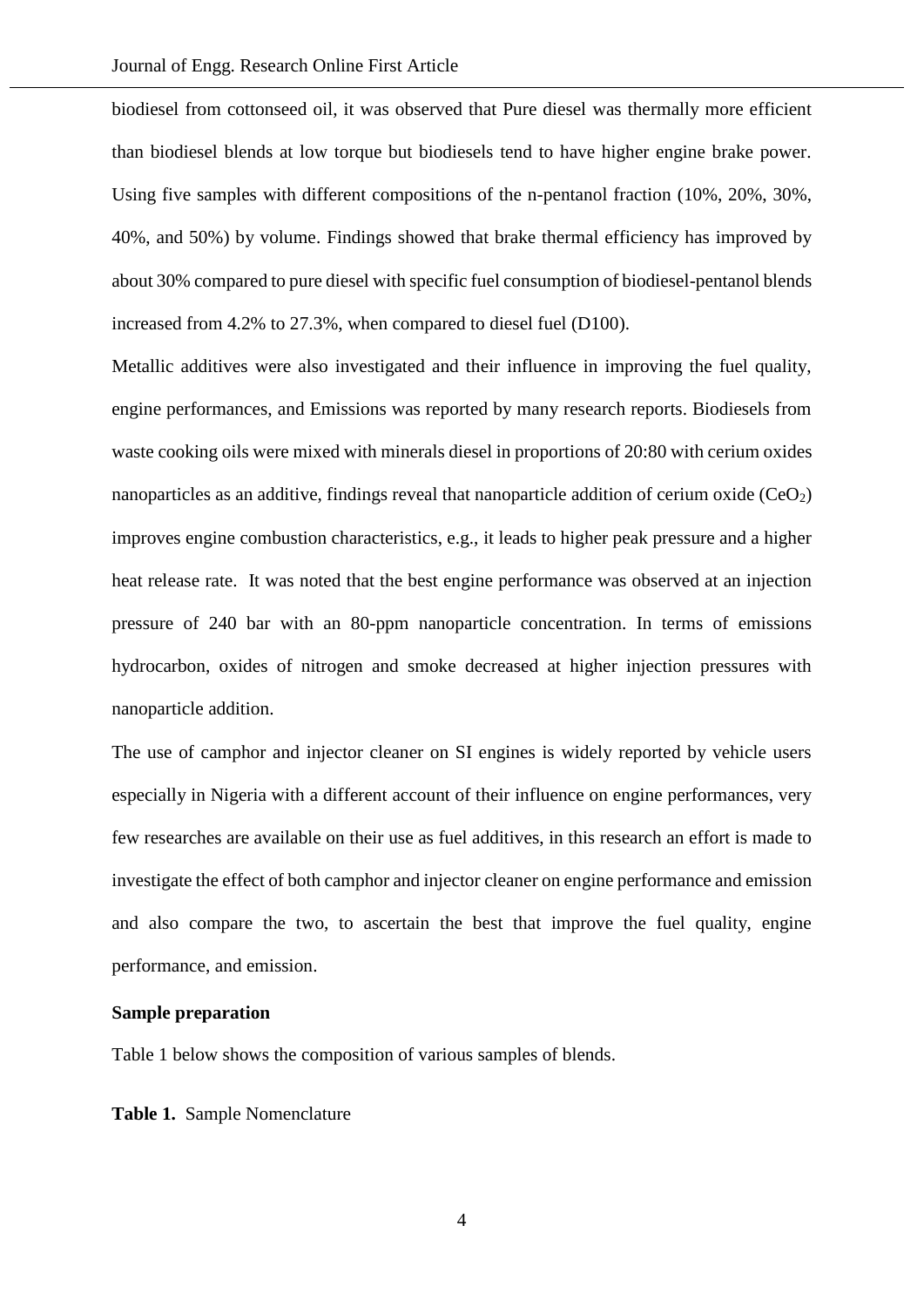|                |              | <b>Compositions of samples</b> |                    |                |
|----------------|--------------|--------------------------------|--------------------|----------------|
|                | Nomenclature |                                |                    |                |
| S/n            | of samples   | % of petrol per                | % of fuel injector | Amount<br>of   |
|                |              | liter                          | cleaner per sample | camphor (g)    |
| $\mathbf{1}$   | CIO          | 100                            |                    |                |
| $\overline{2}$ | $\rm C2$     | $100\,$                        |                    | $\overline{2}$ |
| $\overline{3}$ | C4           | $100\,$                        |                    | $\overline{4}$ |
| $\overline{4}$ | C6           | $100\,$                        |                    | $6\,$          |
| 5              | C8           | 100                            |                    | $\overline{8}$ |
| 6              | C10          | 100                            |                    | 10             |
| $\overline{7}$ | I5           | 95%                            | 5%                 |                |
| $8\,$          | $\rm I10$    | 90%                            | 10%                |                |
| 9              | I15          | 85%                            | 15%                |                |
| $10\,$         | I20          | $80\%$                         | $20\%$             |                |
| 11             | I25          | 75%                            | 25%                |                |

### **EXPERIMENTAL PROCEDURE**

The engine performance and emission test were conducted on a four-stroke, single-cylinder, spark-ignition engine shown in figure 1. The engine was well secured to a test bench where its output shaft was coupled to the dynamometer rotor, which is brake by mechanical frictions.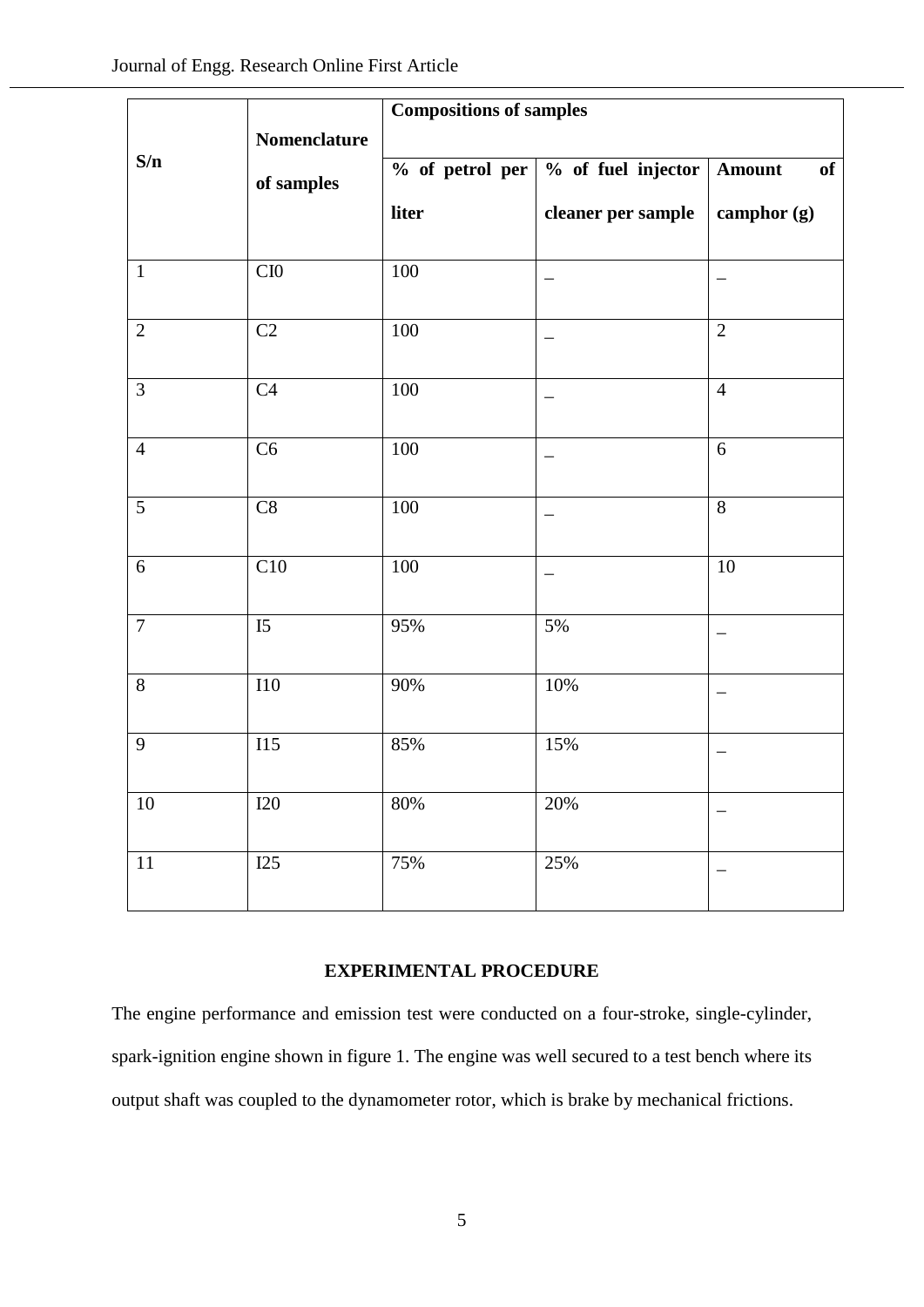



## **A. Engine Test setup**

**B. Gas analyzer interface**

**Figure 1.** Experimental setup for the performance and emission test

## **RESULT AND DISCUSSION**

### **Physicochemical properties of the samples**

Tests of the physicochemical properties were conducted, where properties like flash point, viscosity, density, Acid value, cetane number, iodine value of the samples were tested. The result is presented below and discussed.

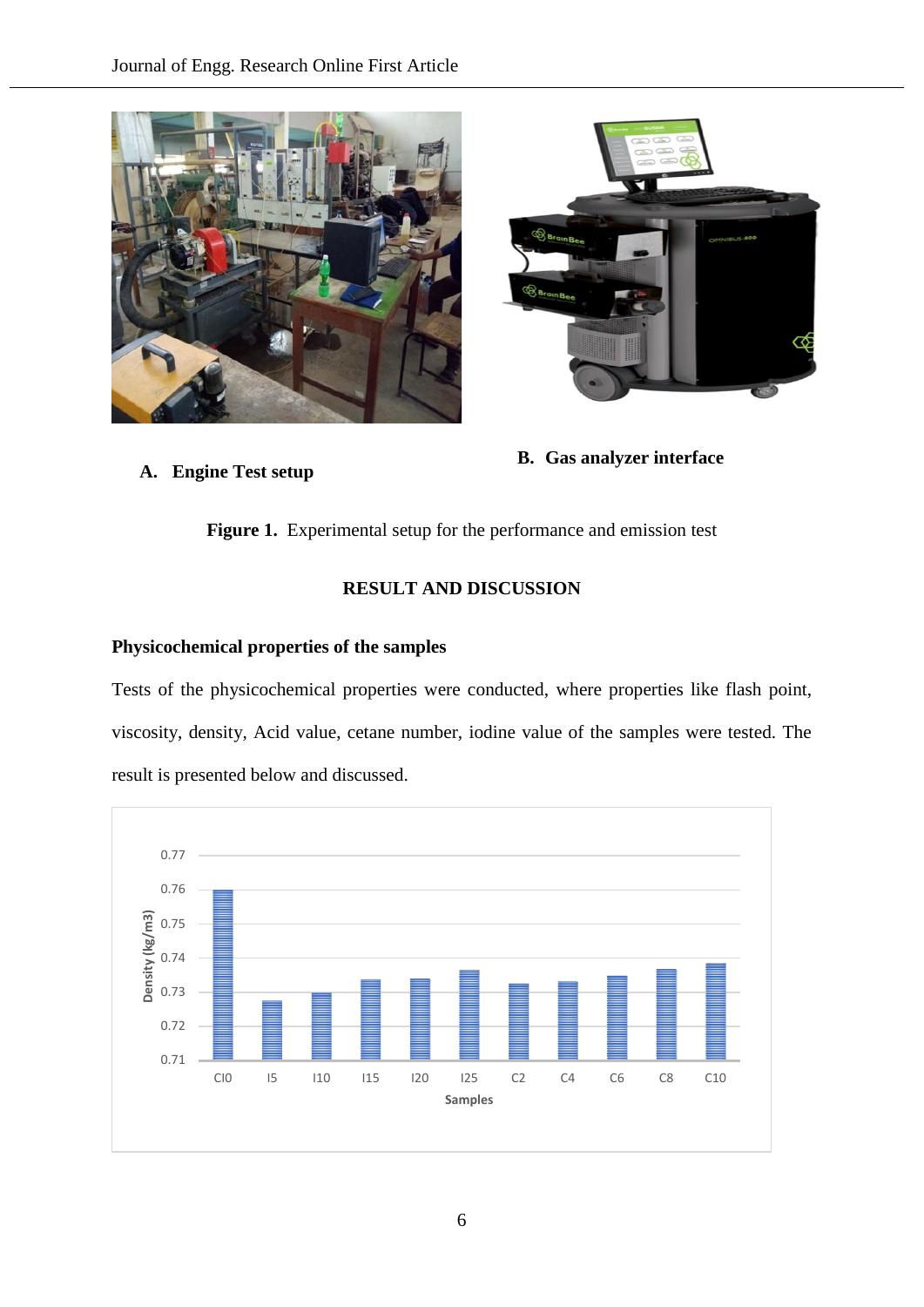#### **Figure 2.** The density of the samples

From figure 2 above, it can be seen that, from all the samples, pure petrol (C10) appeared to have the highest density. Pollution emissions generally increase with the increase in fuel density.

**Viscosity**



**Figure 3. The viscosity of the samples**

From figure 3 it was observed that the samples with the least viscosity are samples C2 and C4 as compared with the pure petrol (CI0) with a value of  $1.3N \cdot s/m^2$  and I25 which has a value of 1.7N.s/m<sup>2</sup> .

### **Emission test result**

#### **Carbon monoxide (CO)**

Carbon monoxide (CO)is normally produced in an internal combustion engine due to insufficient oxygen to produce carbon dioxide  $(CO<sub>2</sub>)$ . the effect of camphor–Injector cleanerpetrol blends on Carbon monoxide (CO) emissions is shown in Figure 4.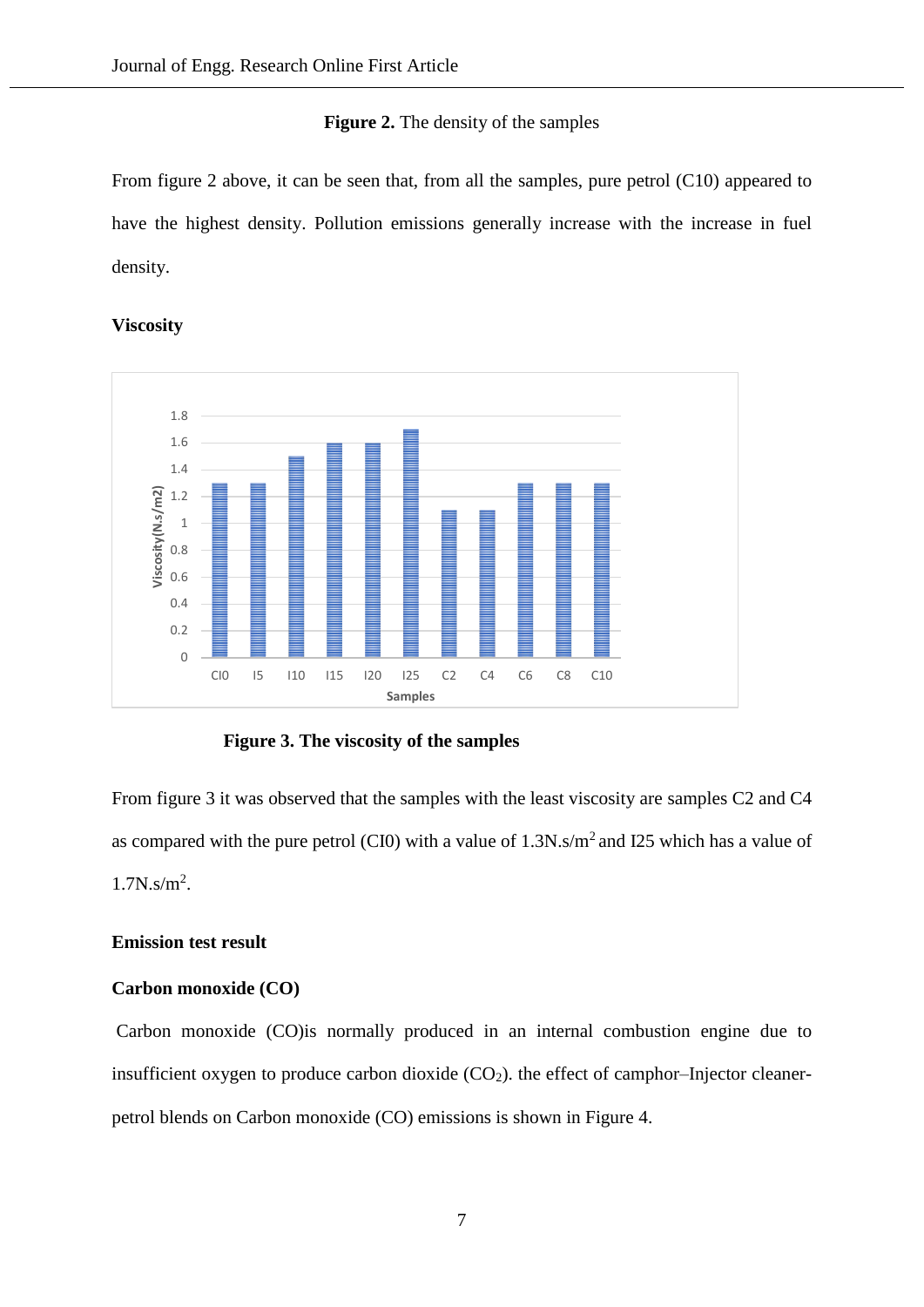

#### **Figure 4. Carbon monoxide (CO) Emission**

From the above Figure 4, it was shown that the addition of camphor to the sole petrol in this ratio decreases the emission of carbon monoxide in both 3Nm and 6Nm torques same applied to the petrol-injector blend. Finally, the best sample with the least emission of CO was found to be I25 with a CO emission of 0.2% and 0.13% at 3 Nm and 6 Nm respectively.

#### **Carbon dioxide (CO2)**

The formation of carbon dioxide in the emitted gases indicates the complete combustion of the fuel in the combustion chamber. The effect of the camphor-injector cleaner-petrol blends on the  $CO<sub>2</sub>$  is shown in Figure 5.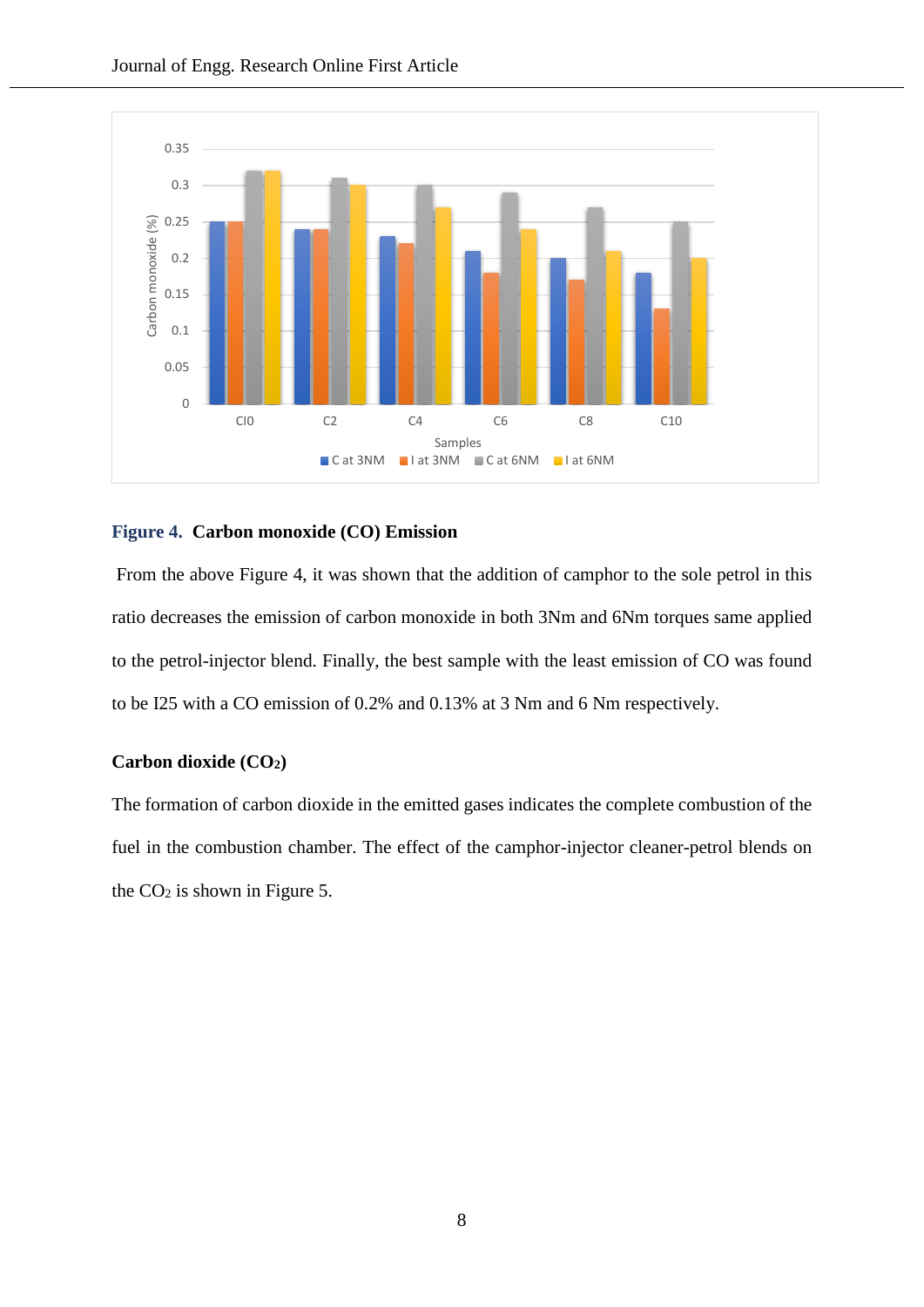

**Figure 5.** Carbon dioxide (CO<sub>2</sub>) emission of the samples at 3 and 6Nm

The above figure 5 shows that the higher the percentage of injector cleaner the lower the amount of  $CO<sub>2</sub>$  emitted. It is also seen that the higher the amount of camphor in the sample the lower the emission of CO2. From the result, it was found that the sample with the least emission of CO2 for the two constant torque was sample I25 which have a value of 1.22 and 1.46% of CO2 for 3 Nm and 6 Nm respectively

### **Hydrocarbons (HC)**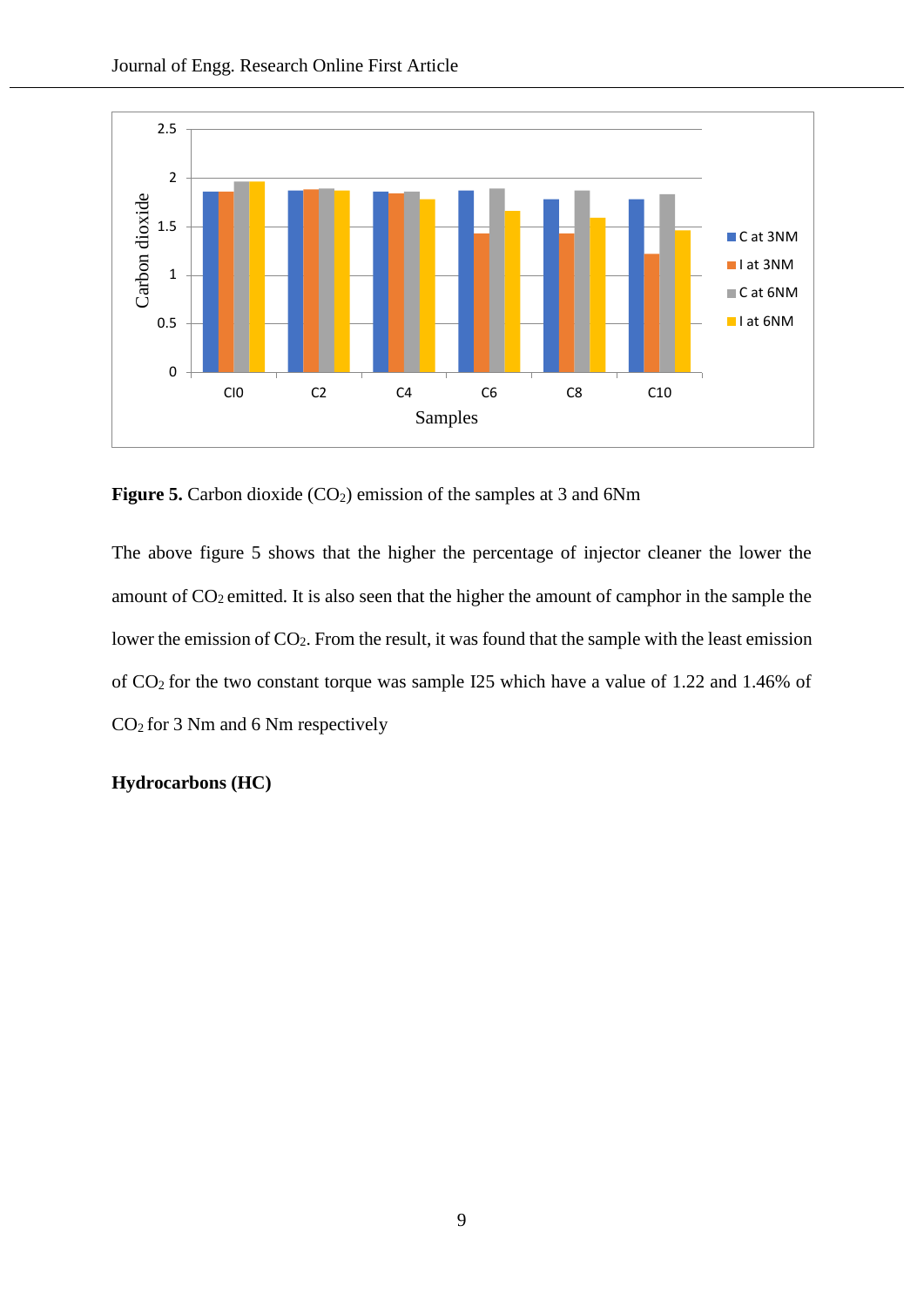

#### **Figure 6. Hydrocarbon emission**

From figure 6, it is shown that as the percentage of injector cleaner increases in the blend sample, the lower the amount of HC emitted. So also, with the camphor blends, where an increase in the amount of camphor in the sample shows to have lower the emission of HC. From the result, it was found that the sample with the least HC emission at all the two torque (3Nm and 6Nm) was sample I25 which has a value of 262 and 351 ppm of HC for 3 Nm and 6 Nm respectively.

#### **Nitrogen oxide (NOx)**

This is a generic term for the nitrogen oxides that are most relevant for air pollution, namely nitric oxides (NO) and nitrogen dioxide (NO<sub>2</sub>). NO<sub>X</sub> is produced in the spark-ignition engine due to the combustion of air which contains some percentage of nitrogen and oxygen. The effect of the camphor-injector cleaner-petrol blends on the emission of nitrogen oxide is shown in Figure 7.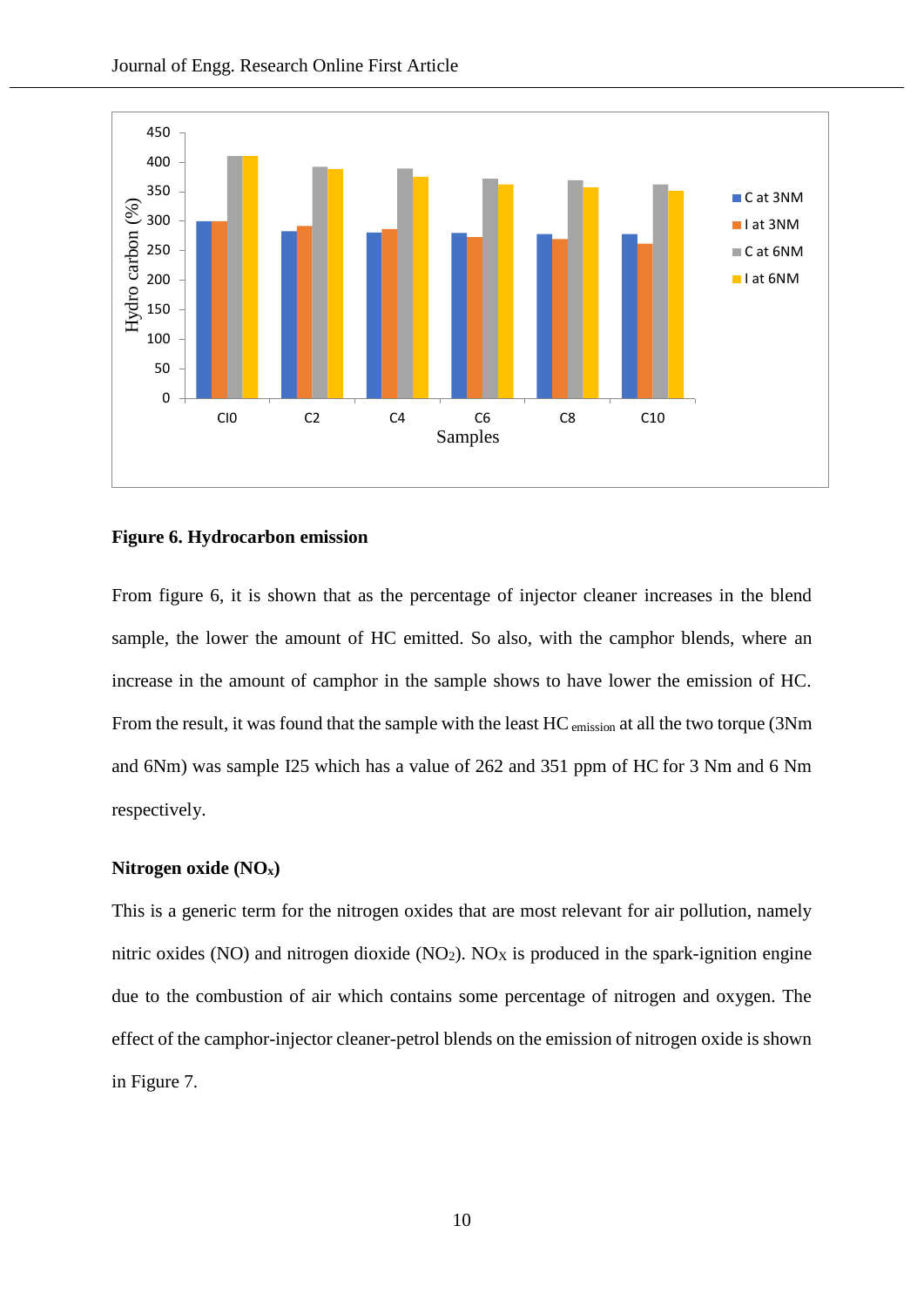

**Figure 7.** Nitrogen oxide (NO<sub>x</sub>) emission of the samples at 3 and 6 Nm

Figure 7 shows that as the percentage of injector cleaner and camphor in the blend increases  $NO<sub>X</sub>$  emission decreases significantly, it was also observed that the amount of  $NO<sub>X</sub>$  emitted was insignificantly dependent on the torque run by the engine. Hence, from the result obtained, the sample with the least emission of  $NO<sub>x</sub>$  was sample I25 with a value of 312 and 342 ppm at 3 Nm and 6 Nm respectively.

### **CONCLUSION**

Considering the experimental results, and detailed analysis of the result, it was noted that sample I25 shows the best performance among all the samples treated in this experiment where it has the least emission of CO and  $CO<sub>2</sub>$  with a 0.2% and 0.13% at 3Nm and 6Nm for CO emission and 1.22 and 1.47% for  $CO<sub>2</sub>$  at 3Nm and 6 Nm respectively, concerning NOx emissions also sample I25, shows the best result was it reordered highest NOx emission reductions with a value of 312 and 342ppm at 3 and 6 Nm engine torque. It's also recorded the minimum specific fuel consumption among all the samples tested. This shows that with the